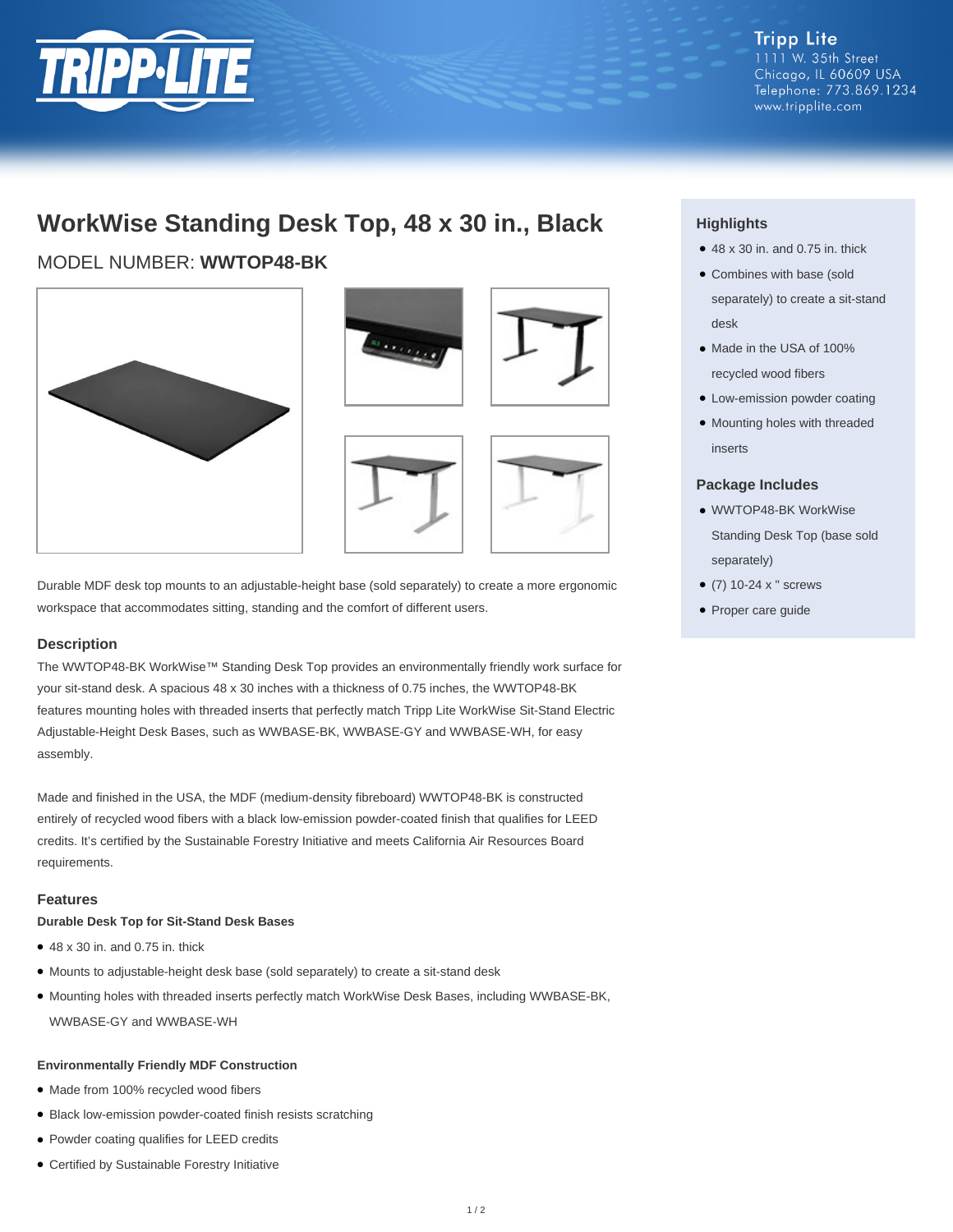

- Meets California Air Resources Board requirements (CARB II compliant)
- Made and finished in the USA

## **Specifications**

| <b>OVERVIEW</b>                               |                                              |
|-----------------------------------------------|----------------------------------------------|
| <b>UPC Code</b>                               | 037332196903                                 |
| <b>PHYSICAL</b>                               |                                              |
| Color                                         | <b>Black</b>                                 |
| Material of Construction                      | Powder-Coated MDF                            |
| Shipping Dimensions (hwd / cm)                | 9.86 x 87.00 x 130.18                        |
| Shipping Dimensions (hwd / in.)               | 3.88 x 34.25 x 51.25                         |
| Shipping Weight (kg)                          | 18.14                                        |
| Shipping Weight (lbs.)                        | 40.00                                        |
| <b>Standing Desk Top Style</b>                | Straight                                     |
| Standing Desk Top Color                       | <b>Black</b>                                 |
| Standing Desk Top Size (in.)                  | 48 x 30                                      |
| Unit Dimensions (hwd / cm)                    | 1.91 x 121.92 x 76.2                         |
| Unit Dimensions (hwd / in.)                   | $0.75 \times 48 \times 30$                   |
| Unit Weight (kg)                              | 11.34                                        |
| Unit Weight (lbs.)                            | 25                                           |
| <b>STANDARDS &amp; COMPLIANCE</b>             |                                              |
| Approvals                                     | Carb Phase 2 Compliant; VOC-free Powder Coat |
| <b>WARRANTY</b>                               |                                              |
| <b>Product Warranty Period</b><br>(Worldwide) | 5-year limited warranty                      |

© 2021 Tripp Lite. All rights reserved. All product and company names are trademarks or registered trademarks of their respective holders. Use of them does not imply any affiliation with or endorsement by them. Tripp Lite has a policy of continuous improvement. Specifications are subject to change without notice. Tripp Lite uses primary and third-party agencies to test its products for compliance with standards. See a list of Tripp Lite's testing agencies: <https://www.tripplite.com/products/product-certification-agencies>